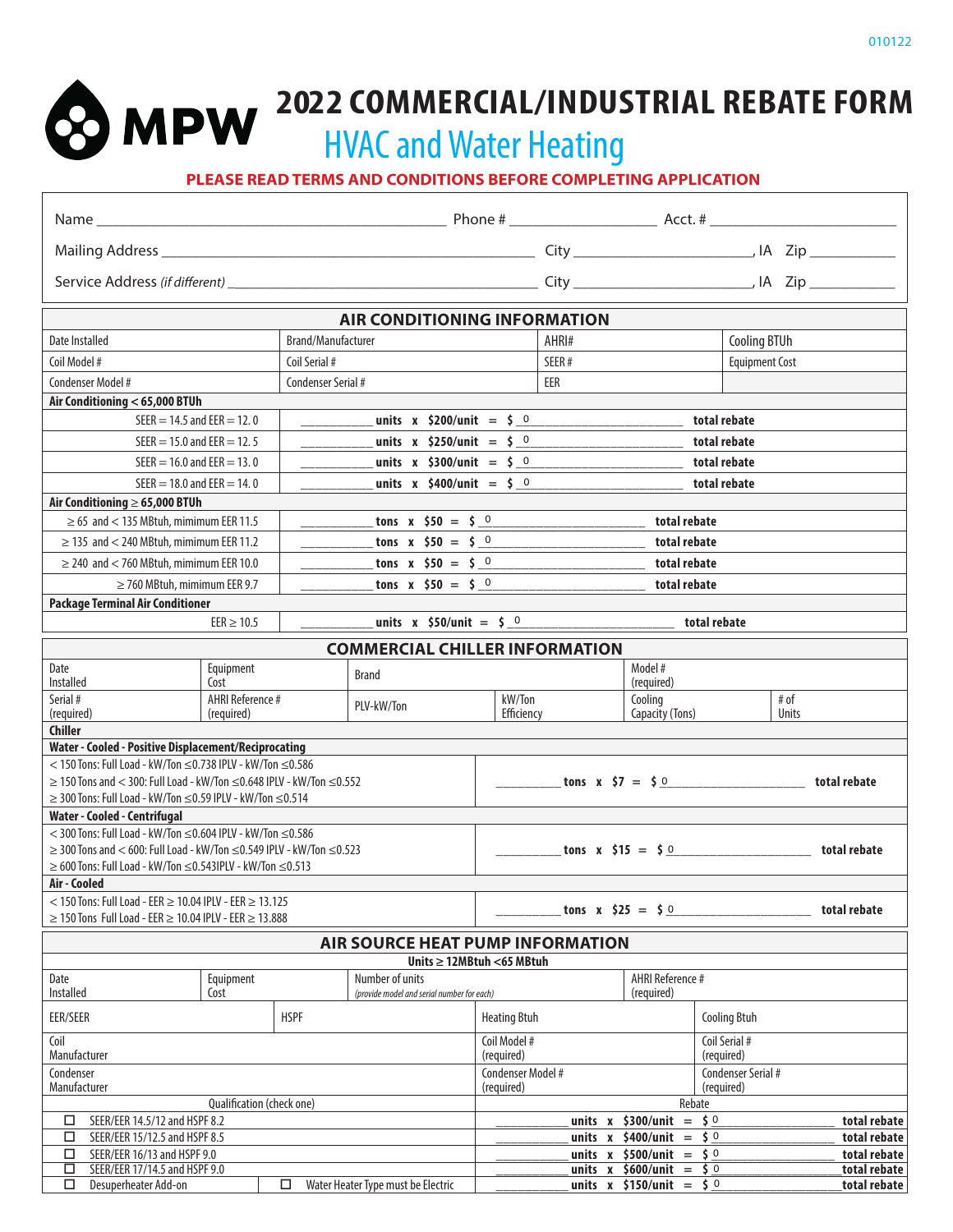# **2022 COMMERCIAL/INDUSTRIAL REBATE FORM HVAC and Water Heating 20f3**

| <b>PREMIUM EFFICIENCY AIR SOURCE HEAT PUMP INFORMATION (maximum 20 tons)</b> |                                                            |                  |                                            |                     |                     |                     |              |  |
|------------------------------------------------------------------------------|------------------------------------------------------------|------------------|--------------------------------------------|---------------------|---------------------|---------------------|--------------|--|
| Units $\geq 65,000$ Btuh                                                     |                                                            |                  |                                            |                     |                     |                     |              |  |
| Date                                                                         | Equipment<br>Number of units                               |                  | AHRI Reference #                           |                     |                     |                     |              |  |
| Installed                                                                    | Cost                                                       |                  | (provide model and serial number for each) |                     | (required)          |                     |              |  |
| EER                                                                          |                                                            | C <sub>O</sub> P |                                            | <b>Cooling Btuh</b> |                     | <b>Heating Btuh</b> |              |  |
| Coil                                                                         |                                                            |                  | Coil Model #                               |                     | Coil Serial #       |                     |              |  |
| Manufacturer                                                                 |                                                            |                  |                                            | (required)          |                     | (required)          |              |  |
| Condenser                                                                    |                                                            |                  |                                            | Condenser Model #   |                     | Condenser Serial #  |              |  |
| Manufacturer                                                                 |                                                            |                  |                                            | (required)          |                     | (required)          |              |  |
|                                                                              | <b>Oualification (check one)</b>                           |                  |                                            |                     |                     | Rebate              |              |  |
| п                                                                            | $\geq$ 65 and < 135 MBtuh, minimum EER 11.3 and COP 3.4    |                  |                                            |                     | tons x $$100 = $0$  |                     | total rebate |  |
| $\geq$ 135 and < 240 MBtuh, minimum EER 10.9 and COP 3.2<br>◻                |                                                            |                  |                                            | tons x $$100 = $0$  |                     | total rebate        |              |  |
| ◻                                                                            | $\geq$ 240 and $<$ 760 MBtuh, minimum EER 10.3 and COP 3.2 |                  |                                            |                     | tons x $$100 = $0$  |                     | total rebate |  |
| Desuperheater Add-on                                                         |                                                            | п                | Water Heater Type must be Electric         |                     | units x $$150 = $0$ |                     | total rebate |  |

| <b>GEOTHERMAL HEAT PUMP INFORMATION &lt;240 MBtuh</b>                                            |                                            |                    |                                    |                  |                       |                 |                  |                                            |              |                 |
|--------------------------------------------------------------------------------------------------|--------------------------------------------|--------------------|------------------------------------|------------------|-----------------------|-----------------|------------------|--------------------------------------------|--------------|-----------------|
| Date<br>Equipment                                                                                |                                            |                    |                                    |                  |                       | Number of units |                  |                                            |              |                 |
| Installed<br>Cost                                                                                |                                            |                    |                                    |                  |                       |                 |                  | (provide model and serial number for each) |              |                 |
| Model #<br>Serial # (required)<br><b>Brand</b>                                                   |                                            |                    |                                    |                  |                       |                 |                  |                                            |              |                 |
| <b>Total Cooling Btuh</b><br><b>Total Heating Btuh</b><br>(maximum 240,000)<br>(maximum 240,000) |                                            |                    |                                    |                  |                       |                 |                  |                                            |              |                 |
| AHRI Reference #<br>(required)                                                                   |                                            | EER                |                                    | C <sub>O</sub> P |                       |                 | $\Box$ Open Loop | $\Box$ Closed Loop                         | $\Box$ New   | $\Box$ Existing |
|                                                                                                  | Rebate<br><b>Oualification (check one)</b> |                    |                                    |                  |                       |                 |                  |                                            |              |                 |
| □<br>EER $\geq$ 17.0 and COP $\geq$ 3.6                                                          |                                            | tons x $$600 = $0$ |                                    |                  |                       |                 | total rebate     |                                            |              |                 |
| □<br>EER $\geq$ 20.0 and COP $\geq$ 4.0                                                          |                                            |                    |                                    |                  | $$800 = $0$<br>tons x |                 |                  |                                            |              | total rebate    |
| EER $\geq$ 25.0 and COP $\geq$ 4.5                                                               |                                            |                    |                                    |                  | tons x $$1000 = $0$   |                 |                  |                                            |              | total rebate    |
| Desuperheater Add-on<br>□                                                                        |                                            | □                  | Water Heater Type must be Electric |                  | units x $$150 = $0$   |                 |                  |                                            | total rebate |                 |

Note: One geothermal rebate per well field. new equipment (excluding loops) on an existing well field is eligible for 50% of rebate including desuperheater.

| <b>PACKAGE TERMINAL HEAT PUMP INFORMATION &lt;240 MBtuh</b> |  |                    |  |                                                               |                                |                     |  |                                 |
|-------------------------------------------------------------|--|--------------------|--|---------------------------------------------------------------|--------------------------------|---------------------|--|---------------------------------|
| Date<br>Equipment<br>Installed<br>Cost                      |  |                    |  | Number of units<br>(provide model and serial number for each) |                                |                     |  |                                 |
| <b>Brand</b>                                                |  | Model #            |  |                                                               | Serial # (required)            |                     |  |                                 |
| AHRI Reference #<br>(required)                              |  | EER (minimum 10.5) |  | COP (minimum 3.0                                              |                                | <b>Cooling Btuh</b> |  | Rebate per Qualifying Unit \$75 |
|                                                             |  |                    |  |                                                               | units x $$75/unit = $^{\circ}$ |                     |  | total rebate                    |

| <b>WATER HEATER INFORMATION</b> (must be electric water heater) |                    |                   |                          |                                                              |              |  |  |
|-----------------------------------------------------------------|--------------------|-------------------|--------------------------|--------------------------------------------------------------|--------------|--|--|
| <b>Brand Name</b>                                               | Model # (required) |                   | Serial # (required)      |                                                              |              |  |  |
| $\Box$ Tankless<br>$\Box$ Tank (minimuim 40 gallon tank)        | Tank Size          |                   |                          | Energy Factor (EF) or<br>Thermal Efficiency (TE) Value:      |              |  |  |
| Date<br>Installed                                               |                    | Equipment<br>Cost |                          |                                                              |              |  |  |
| <b>Oualification (check one)</b>                                |                    |                   |                          | Rebate                                                       |              |  |  |
| $\Box$ EF = .93                                                 |                    |                   |                          | units x $$100/unit = $^{\circ}$                              | total rebate |  |  |
| $EF = .94$                                                      |                    |                   | units $x$ \$150/unit =   | \$0                                                          | total rebate |  |  |
| $EF = .95$<br>п.                                                |                    |                   |                          | units x $$200/unit = $0$                                     | total rebate |  |  |
| <b>Tankless</b>                                                 |                    |                   | units $x$ \$200/unit $=$ | 50                                                           | total rebate |  |  |
| Heat Pump $\geq 2.0$<br>□                                       |                    |                   |                          | units x $$300/$ unit = $$^{0}$                               | total rebate |  |  |
| □<br>Desuperheater                                              |                    |                   |                          | units x \$150/unit = \$ 0                                    | total rebate |  |  |
| Pre Rinse Spray Valve (WaterSense Certified)<br>□               |                    |                   |                          | <b>units</b> x <b>\$100/unit</b> (up to 50%) = $\dot{S}^{0}$ | total rebate |  |  |